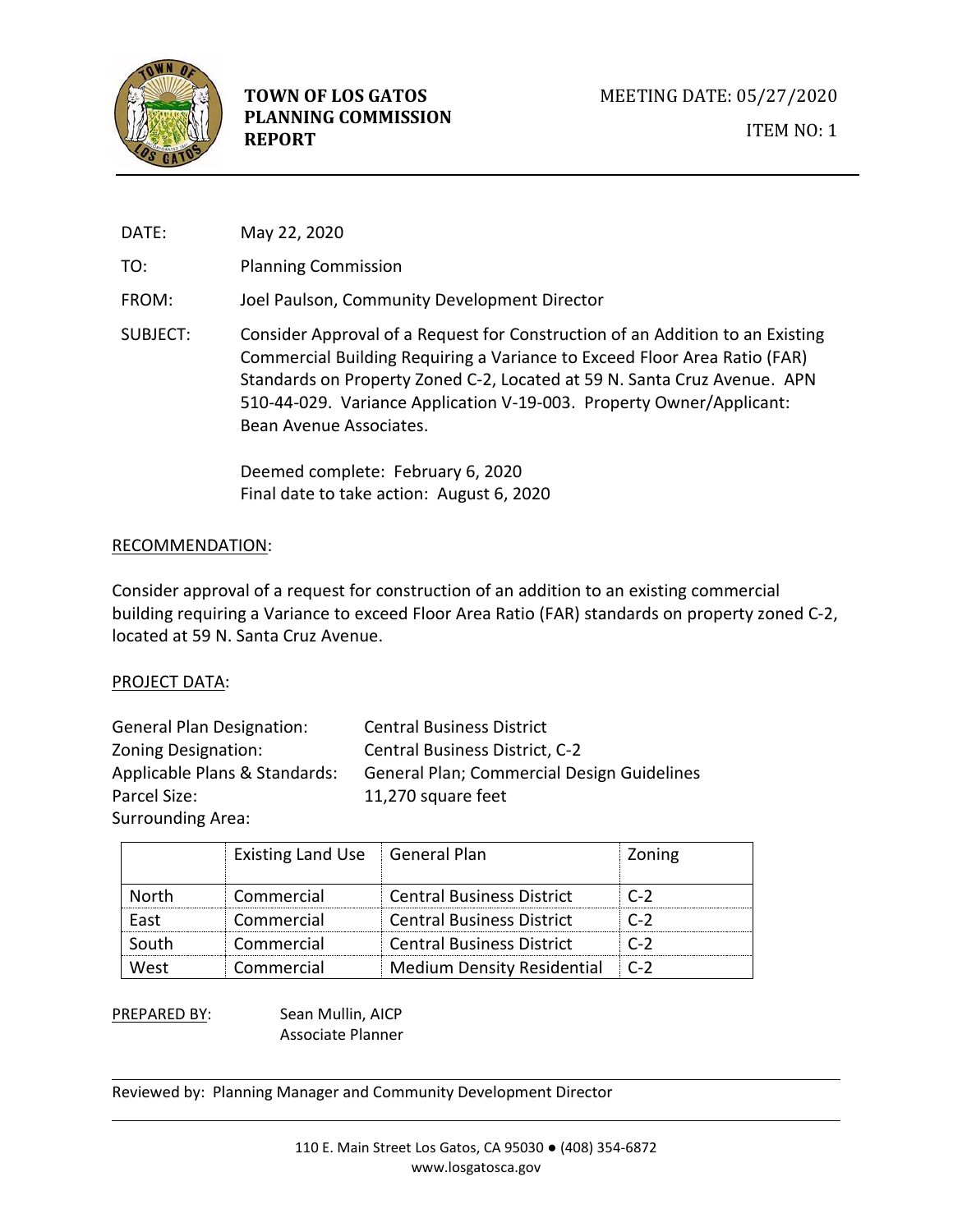PAGE **2** OF **7** SUBJECT: 59 N. Santa Cruz Avenue /V-19-003 DATE: May 22, 2020

# CEQA:

The project is Categorically Exempt pursuant to the adopted Guidelines for the Implementation of the California Environmental Quality Act, Section 15301: Existing Facilities.

## FINDINGS:

- As required, the project is Categorically Exempt pursuant to the adopted Guidelines for the Implementation of the California Environmental Quality Act, Section 15301: Existing Facilities.
- As required by Section 29.20.170 of the Town Code for granting a Variance application to exceed floor area ratio (FAR) standards.
- That the proposed project is consistent with the applicable Commercial Design Guidelines.

## ACTION:

The decision of the Planning Commission is final unless appealed within ten days.

## BACKGROUND:

The subject site is located on the southwest corner of N. Santa Cruz and Bean Avenues (Exhibit 1). The subject property is approximately 11,270 square feet, and is developed with a twostory, 14,786-square-foot commercial building. The existing building, constructed in 1974, is nonconforming as it exceeds the current maximum allowable FAR standards in the C-2 zone, established in 1976 and revised in 1984.

The project is being considered by the Planning Commission as the applicant is requesting approval of a Variance to exceed the maximum allowable FAR standards for the construction of an addition to accommodate a new elevator within the interior courtyard of the building. The addition would add 63 square feet to the building, increasing the FAR from 1.282 to 1.287, where a FAR of 0.60 is allowed in the C-2 zone.

## PROJECT DESCRIPTION:

## A. Location and Surrounding Neighborhood

The subject property is located on the southwest corner of N. Santa Cruz and Bean Avenues (Exhibit 1) and is developed with a two-story, 14,786-square-foot, commercial building. The surrounding area is primarily commercial with single-family residential and educational uses located beyond the immediately adjacent properties to the west.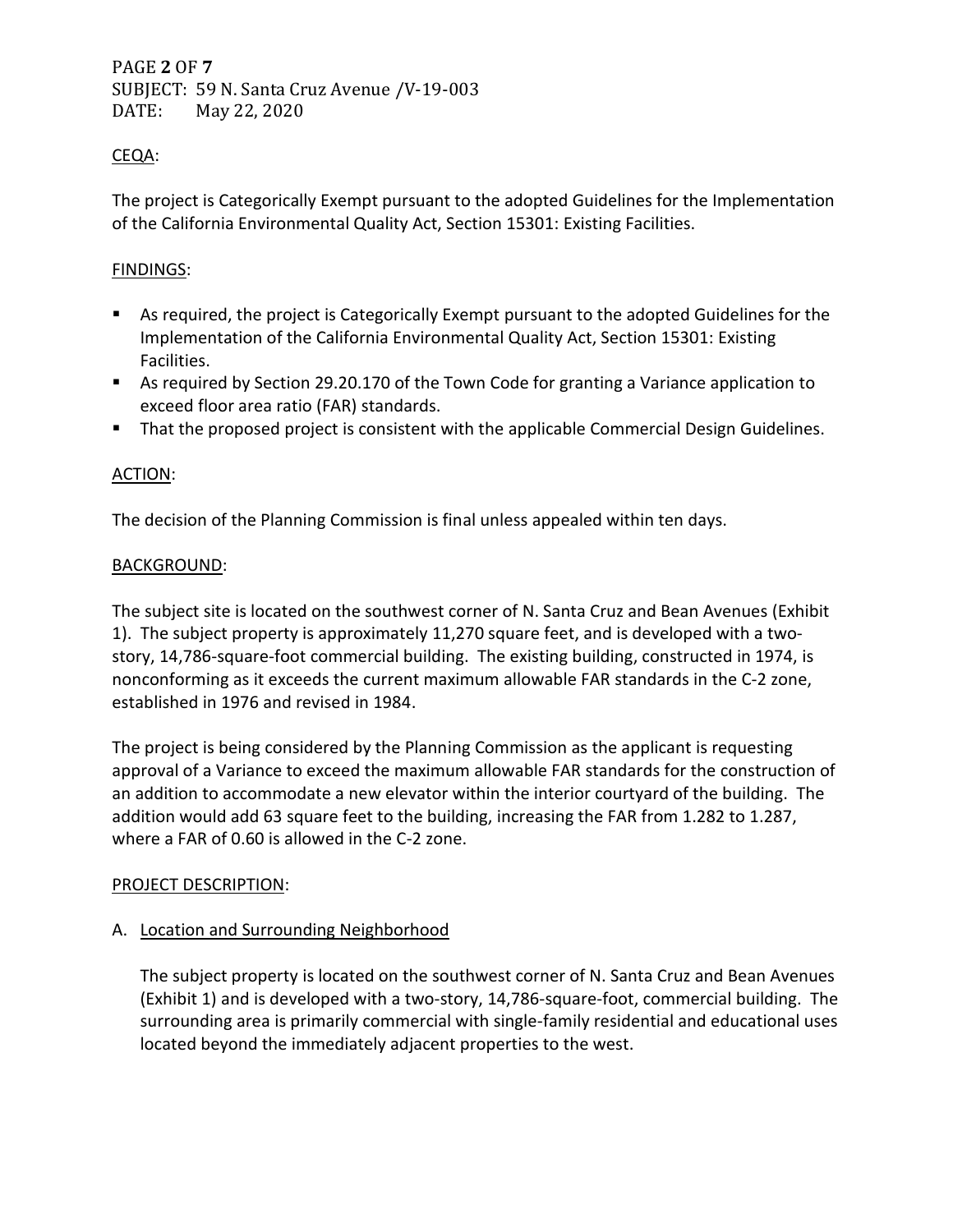# PAGE **3** OF **7** SUBJECT: 59 N. Santa Cruz Avenue /V-19-003 DATE: May 22, 2020

### PROJECT DESCRIPTION (continued):

#### B. Project Summary

The applicant is requesting approval of a Variance to exceed the maximum allowable FAR standards for the construction of an addition to accommodate a new elevator within the interior courtyard of the building. The addition would add 63 square feet to the building, increasing the FAR from 1.282 to 1.287, where a FAR of 0.60 is allowed in the C-2 zone.

#### C. Zoning Compliance

The first-floor retail and second-floor office uses are allowed uses in the C-2 zone, and the footprint of the proposed addition meets the required setbacks and height limitations of the zone. As described above the applicant is requesting a Variance to exceed the maximum allowable FAR standards in the C-2 zone.

#### DISCUSSION:

#### A. Project Summary

The applicant is proposing to construct a two-story addition located within the interior courtyard area of the building. The addition would accommodate an elevator providing access to the building's second floor. The proposed addition of 63 square feet would increase the floor area of the building from 14,786 square feet to 14,849 square feet, where 6,623 square feet is currently allowed with a FAR of 0.60. The proposed addition would not be visible from the street, given that it would be located within the interior courtyard area, and the top of the roof of the addition would be lower than the top of the roof of the existing building. All new exterior materials would match existing exterior materials.

| <b>Floor Area Summary</b> |                          |                               |  |  |  |  |
|---------------------------|--------------------------|-------------------------------|--|--|--|--|
|                           | <b>Square</b><br>Footage | <b>Floor Area Ratio (FAR)</b> |  |  |  |  |
| <b>Maximum Allowed</b>    | 6,623                    | 0.60                          |  |  |  |  |
| <b>Upper Floor</b>        | 7,740                    |                               |  |  |  |  |
| Main Floor                | 7,046                    |                               |  |  |  |  |
| <b>Total (Existing)</b>   | 14,786                   | 1.282                         |  |  |  |  |
| Addition                  | 63                       |                               |  |  |  |  |
| <b>Total (Proposed)</b>   | 14,849                   | 1.287                         |  |  |  |  |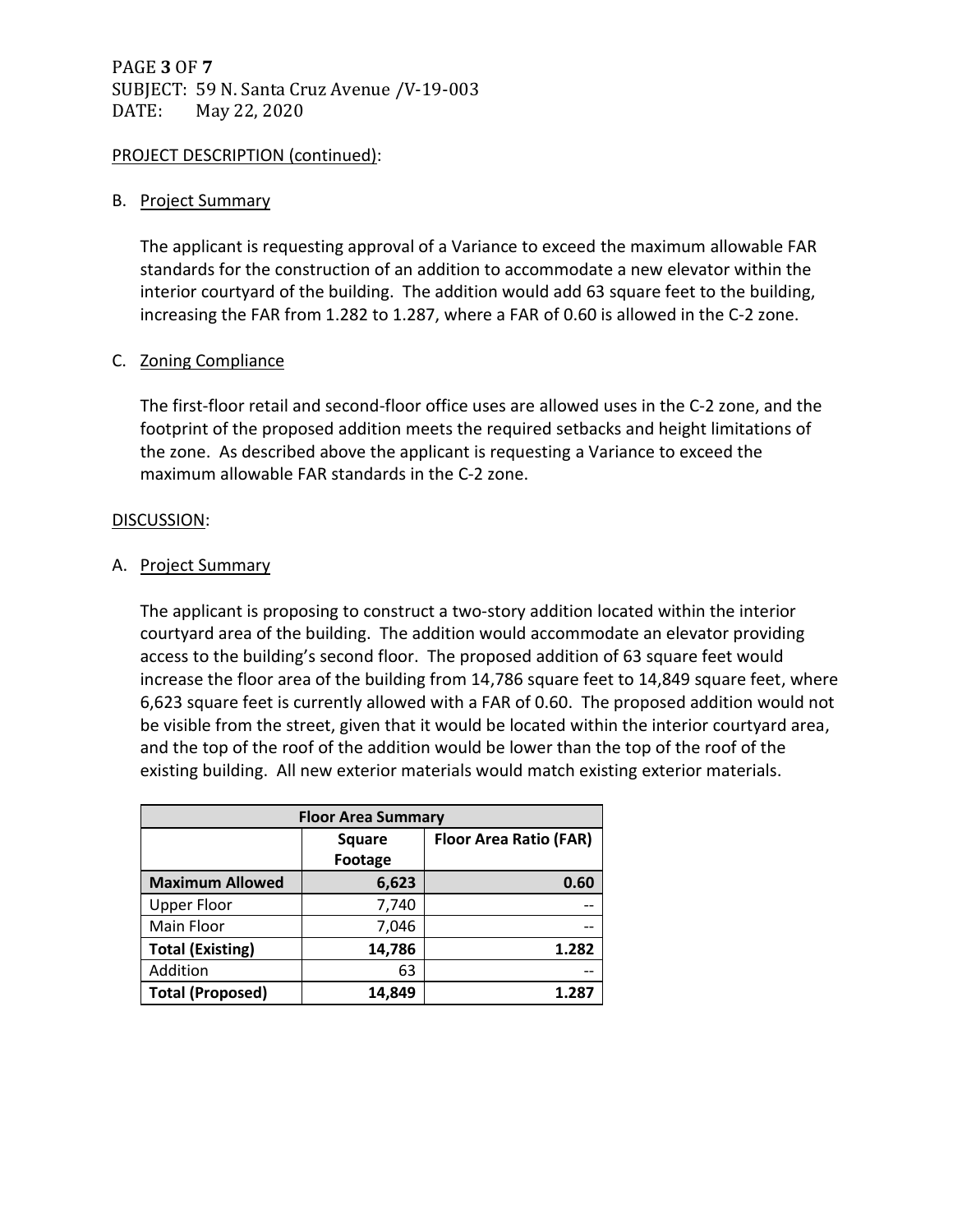PAGE **4** OF **7** SUBJECT: 59 N. Santa Cruz Avenue /V-19-003 DATE: May 22, 2020

#### DISCUSSION (continued):

## B. Variance - Floor Area Ratio

Section 29.60.345 of the Town Code states that the expansion of gross floor area of an existing building in the C-2 zone shall not exceed a FAR of sixty-hundredths (0.60). The existing FAR of the two-story building is 1.282 and exceeds the maximum allowable FAR standards. The project includes an addition of 63 square feet, which would increase the FAR to 1.287. The applicant is requesting a Variance to exceed the maximum allowable FAR standards in the C-2 zone to accommodate a new elevator. The property owner and applicant have provided several Letters of Justification for the request (Exhibits 4 and 5), citing the construction date of the building, the need for access to the second floor, and structural constraints of locating the elevator where it would not increase the FAR.

As required by Section 29.20.170 of the Town Code, the deciding body, on the basis of the evidence submitted at the hearing, may grant a Variance if it can make the following findings.

- 1. Because of special circumstances applicable to the property, including size, shape, topography, location or surroundings, the strict application of the ordinance deprives such property of privileges enjoyed by other properties in the vicinity and under identical zone; and
- 2. The granting of a variance would not constitute a grant of special privileges inconsistent with the limitations upon other properties in the vicinity and zone which such property is situated.

The applicant has submitted letters of justification outlining the need for elevator access to the second floor of the building (Exhibits 4 and 5). The letters reference the Americans with Disabilities Act of 1990 (ADA), which requires that elevators or lifts be incorporated into most multi-story buildings constructed after 1990. ADA law sets the minimum standards for accessibility and requires public accommodations to remove barriers in existing buildings where it is easy to do so without much difficulty or expense. The applicant is proposing to install an elevator for the existing building, which was constructed in 1974, and has summarized the structural and aesthetic constraints of alternative locations for the elevator that would not increase the FAR. Given the special circumstance of access requirements and the constraints presented by the existing building, granting of the Variance to exceed the maximum allowable FAR standards in the C-2 zone would be consistent with the privileges enjoyed by other properties in the vicinity under the same zone without increasing leasable floor area, and would not constitute a grant of special privilege.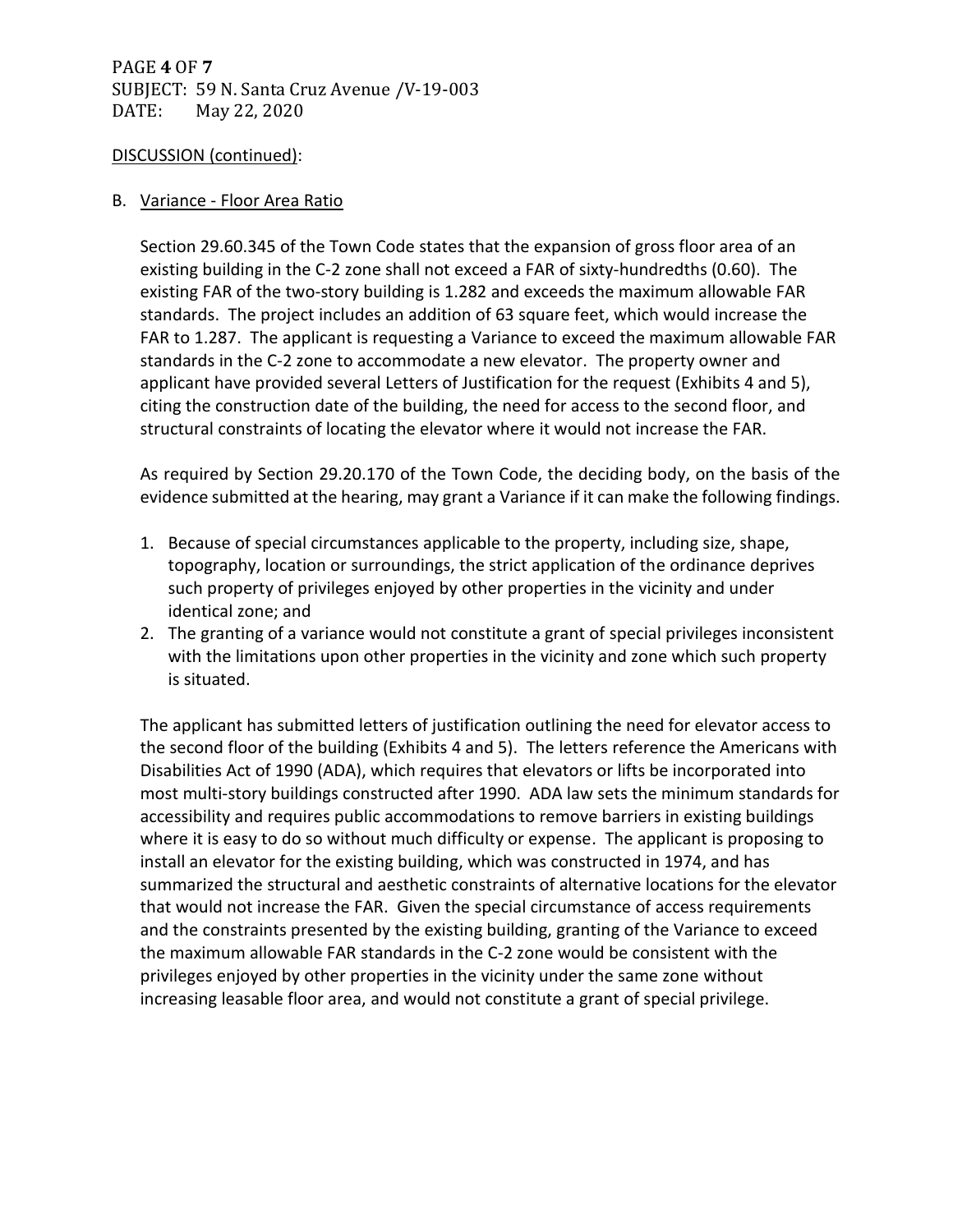# PAGE **5** OF **7** SUBJECT: 59 N. Santa Cruz Avenue /V-19-003 DATE: May 22, 2020

#### DISCUSSION (continued):

## C. Neighborhood Compatibility

The immediate area is made up of one- and two-story commercial buildings. Based on Town and County records, the surrounding buildings' FARs range from 0.383 to 0.968. The Neighborhood Analysis table below reflects the current conditions of the immediate area.

| <b>FAR Comparison - Neighborhood Analysis</b>                        |        |                                 |                          |            |                          |  |  |  |
|----------------------------------------------------------------------|--------|---------------------------------|--------------------------|------------|--------------------------|--|--|--|
| <b>Address</b>                                                       | Zoning | <b>Building</b><br><b>Areas</b> | <b>Gross</b><br>Lot Area | <b>FAR</b> | No. of<br><b>Stories</b> |  |  |  |
| 40 N. Santa Cruz Avenue                                              | $C-2$  | 8,631                           | 8,918                    | 0.968      |                          |  |  |  |
| 41 N. Santa Cruz Avenue                                              | $C-2$  | 7,454                           | 10,070                   | 0.740      | 1                        |  |  |  |
| 52 N. Santa Cruz Avenue                                              | $C-2$  | 4,401                           | 9,341                    | 0.471      | 1                        |  |  |  |
| 56 N. Santa Cruz Avenue                                              | $C-2$  | 6,440                           | 8,250                    | 0.781      | 1                        |  |  |  |
| 57 N. Santa Cruz Avenue                                              | $C-2$  | 6,574                           | 12,827                   | 0.513      | 1                        |  |  |  |
| 58 N. Santa Cruz Avenue                                              | $C-2$  | 1,736                           | 2,897                    | 0.599      | 1                        |  |  |  |
| 100 N. Santa Cruz Avenue                                             | $C-2$  | 5,329                           | 9,035                    | 0.590      | 1                        |  |  |  |
| 105 N. Santa Cruz Avenue                                             | $C-2$  | 4,876                           | 12,733                   | 0.383      | 1                        |  |  |  |
| 111 N. Santa Cruz Avenue                                             | $C-2$  | 3,000                           | 4,087                    | 0.734      | 1                        |  |  |  |
| 211 Bean Avenue                                                      | $C-2$  | 3,605                           | 5,600                    | 0.644      | 2                        |  |  |  |
| 59 N. Santa Cruz Avenue (e)                                          | $C-2$  | 14,786                          | 11,538                   | 1.282      | 2                        |  |  |  |
| 59 N. Santa Cruz Avenue (p)                                          | $C-2$  | 14,849                          | 11,538                   | 1.287      | $\overline{2}$           |  |  |  |
| <b>Bold</b> – Exceeds maximum allowable FAR of 0.60 for the C-2 zone |        |                                 |                          |            |                          |  |  |  |

The proposed project would continue to be the largest for FAR in the neighborhood. Six out of the 11 existing properties listed above, including the existing nonconforming building, exceed the maximum allowable FAR of 0.60 in the C-2 zone.

## D. CEQA Determination

The project is Categorically Exempt pursuant to the adopted Guidelines for the Implementation of the California Environmental Quality Act, Section 15301: Existing Facilities.

#### PUBLIC COMMENTS:

At this time, the Town has not received any public comment.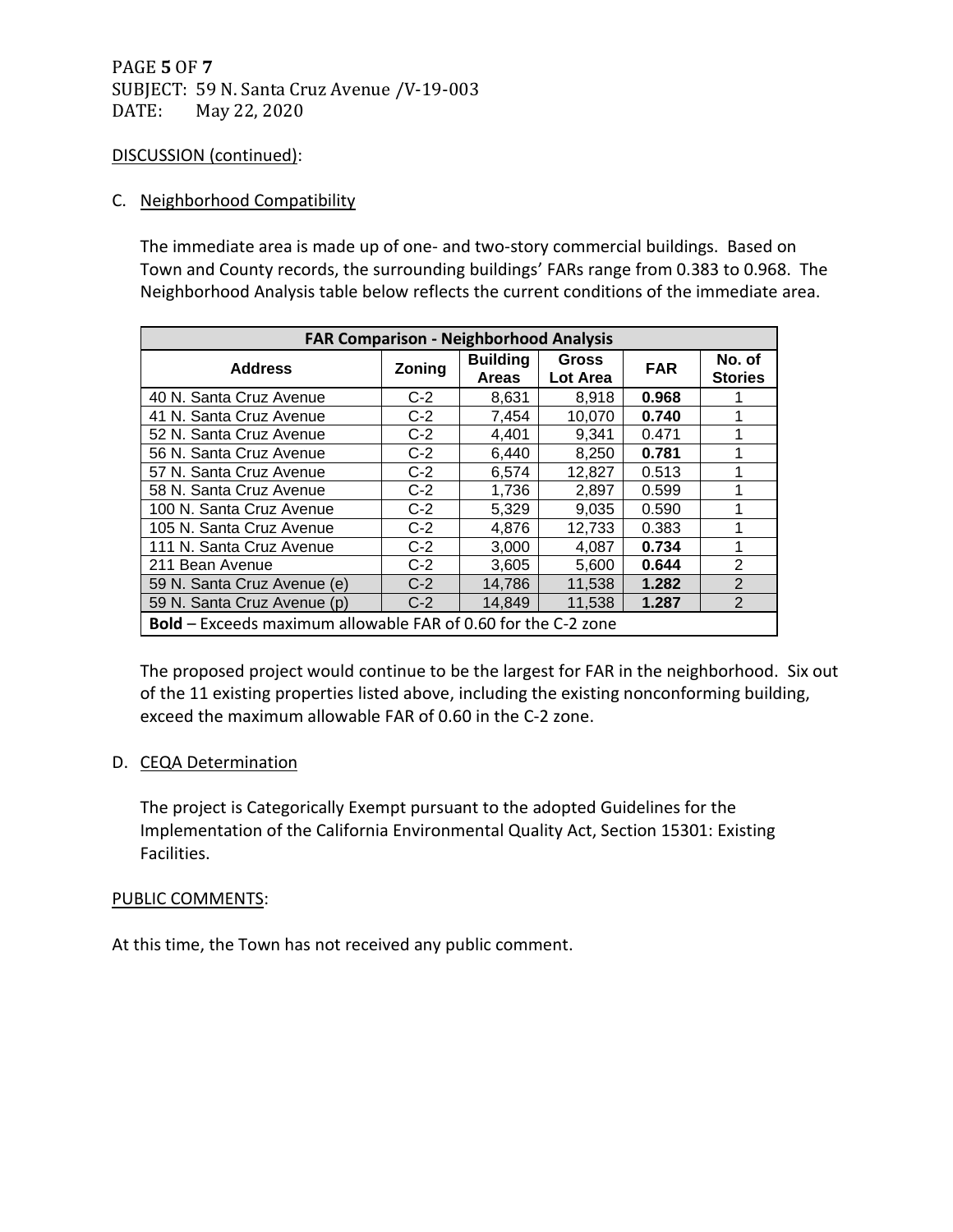# PAGE **6** OF **7** SUBJECT: 59 N. Santa Cruz Avenue /V-19-003 DATE: May 22, 2020

#### CONCLUSION:

### A. Summary

The applicant is requesting approval of a Variance to exceed the FAR standards in the C-2 zone for the construction of an addition to an existing two-story commercial building to accommodate an elevator. The proposed addition of 63 feet would increase the FAR from 1.282 to 1.287, where a maximum FAR of 0.60 is allowed in the C-2 zone. The project is otherwise consistent with the Zoning Requirements, General Plan, and applicable Commercial Design Guidelines.

#### B. Recommendation

Based on the analysis above, and justification provided by the applicant, staff recommends approval of the Variance application subject to the recommended conditions of approval (Exhibit 3). If the Planning Commission finds merit with the proposed project, it should:

- 1. Make the finding that the proposed project is Categorically Exempt, pursuant to the adopted Guidelines for the implementation of the California Environmental Quality Act, Section 15301: Existing Facilities (Exhibit 2);
- 2. Make the findings as required by Section 29.20.170 of the Town Code for granting a Variance to exceed the maximum allowable FAR (Exhibit 2);
- 3. Make the finding that the project complies with the applicable Commercial Design Guidelines (Exhibit 2);
- 4. Approve Variance application V-19-003 with the conditions contained in Exhibit 3 and the development plans in Exhibit 7.

## C. Alternatives

Alternatively, the Commission can:

- 1. Continue the matter to a date certain with specific direction; or
- 2. Approve the application with additional and/or modified conditions; or
- 3. Deny the applications.